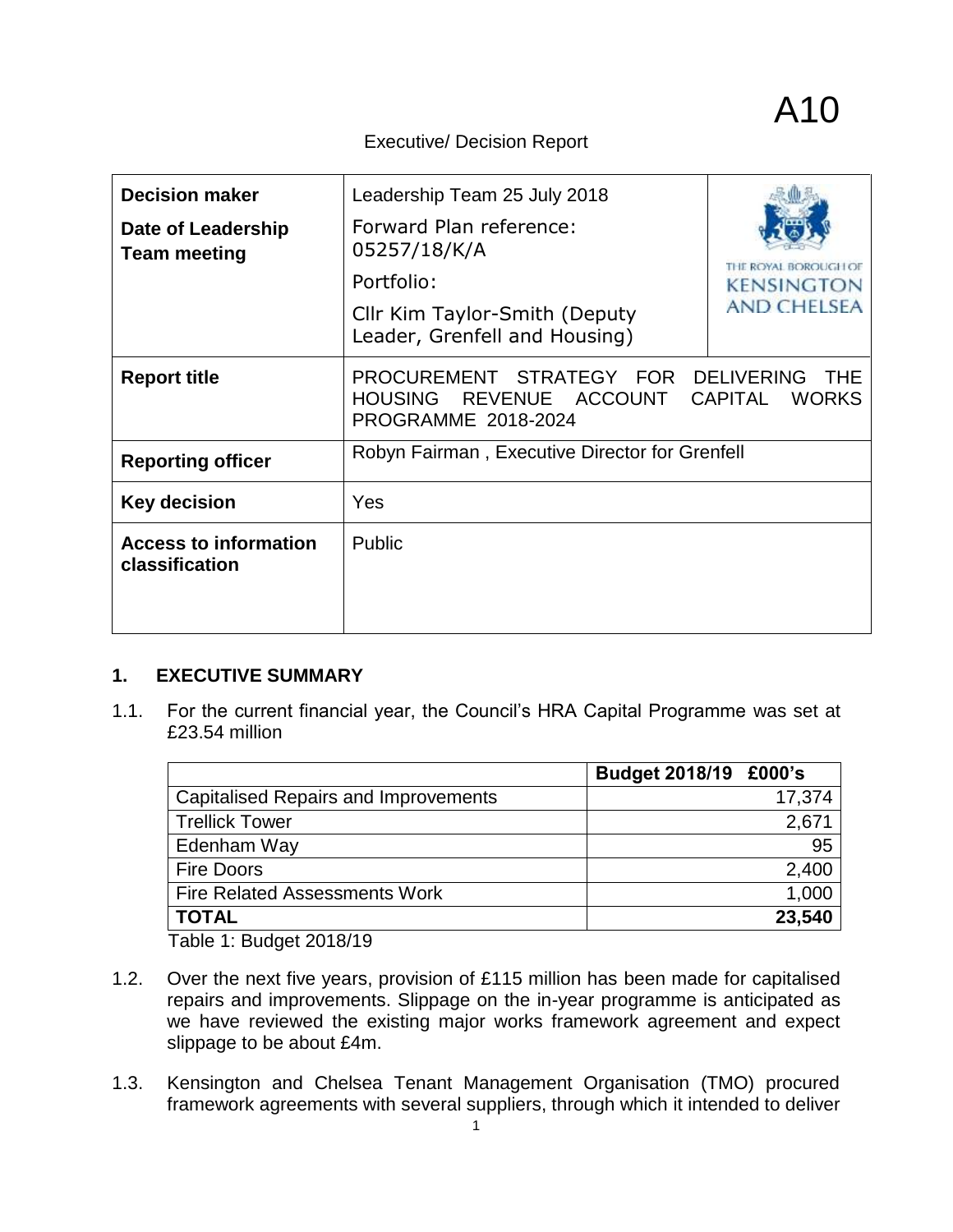works. Following a review, this route to market is no longer considered suitable for some contracts.

1.4. Accordingly, to deal, mainly with a backlog of works, the Council has some urgent short-term works and services it must procure. In the medium term, i.e. the next 3- 4 months, a further range of contracts is needed to deliver this year's capital programme. In the long term, the Borough needs contracts to deliver the five-year capital programme.

# **2. RECOMMENDATIONS**

- 2.1. It is recommended that the Council adopt the following approach to the Housing Revenue Account Capital Programme procurement strategy and urgent procurements for Repairs Direct:
	- (i) that the HRA related works and services requirements listed in Table 2 proceed to competitive tender, extension or are drawn down from third-party Public Contract Regulations (PCR) compliant frameworks;
	- (ii) that Key Decisions, arising in August and early September 2018, on the award of contracts listed in Table 2 are taken by the Lead Member and published on the Council website, in accordance with the Council's Constitution and Contract Regulations, to enable the Council to commence urgent work and undertake preparatory work for future years. It is necessary to take decisions in this way over the summer to prevent the backlog of works growing with the start dates potentially delayed beyond September; and
	- (iii) that officers report the findings of the tenant and leaseholder consultation to the November 2018 Leadership Team, together with their proposals for procuring the remainder of the HRA Capital Programme

# **3. REASONS FOR DECISION**

3.1. The Council's Contracts Regulations require Leadership Team approval for contract awards that exceed the value of £181K or lower where there is a significant public interest.

#### **4. BACKGROUND**

#### **What has changed?**

- 4.1. Until March 2018, Kensington and Chelsea Tenant Management Organisation (TMO) oversaw the firms who carried out works to residents' homes. The Council has taken back that responsibility from the TMO.
- 4.2. In 2015 the TMO put out a tender and entered into a contract to carry out general construction work which included painting and window repairs for example. Having transferred the services to the Council, we engaged a firm of Chartered Surveyors to review the contract. Having completed their analysis, we have concluded that it does not provide sufficient control to ensure effective outcomes in all cases.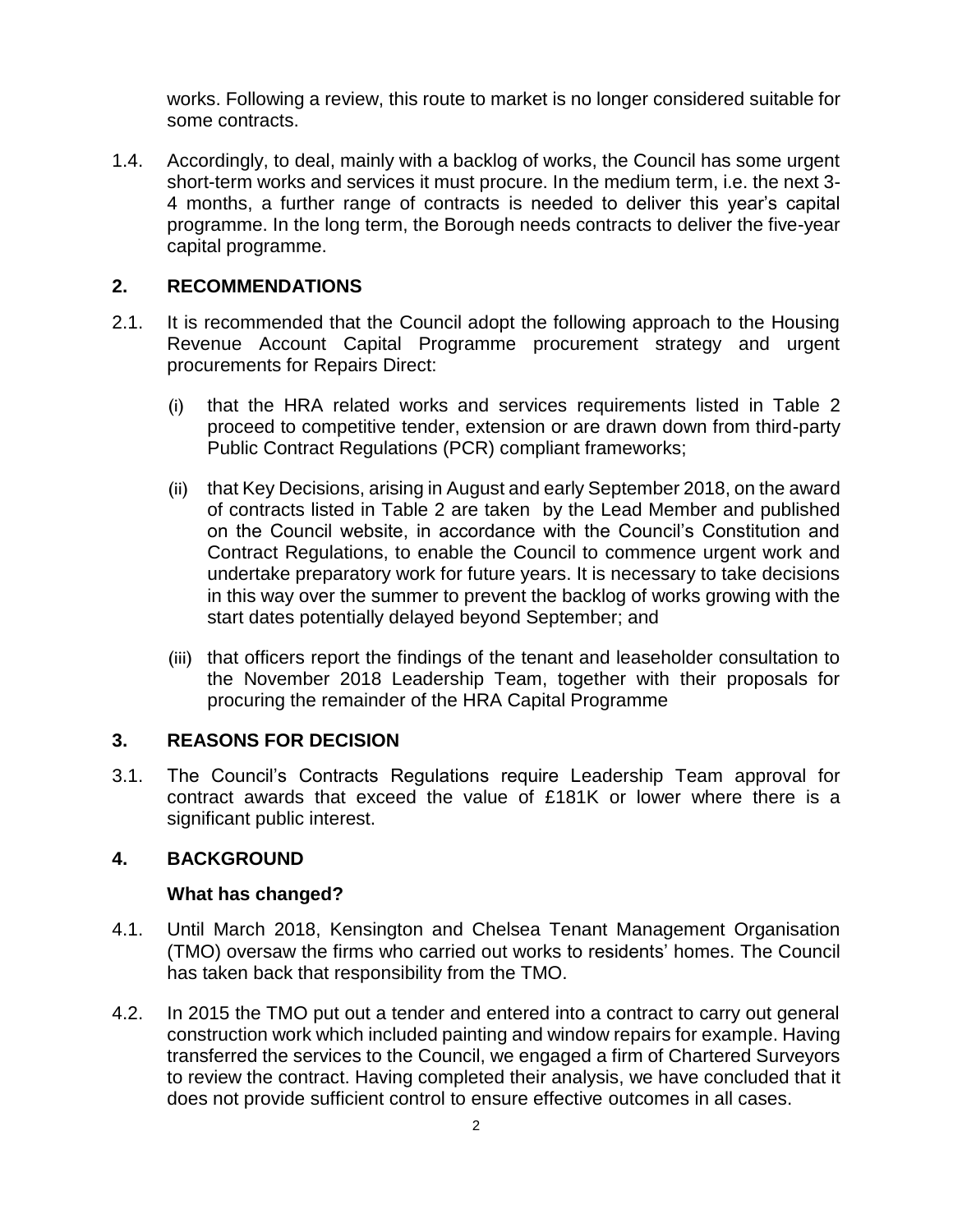- 4.3. In February 2018 the Council approved a five-year HRA capital programme of £115M. The budget for 18/19 is £23.54M, and the majority of spend here will be on works required to ensure the housing stock is compliant with regulations and keep homes wind and watertight. We have commissioned a stock condition survey, and this will inform what work is needed where over the next five years. The survey should complete in September this year.
- 4.4. The delay caused by the decision not to use the TMO contract does give us a real opportunity to involve residents in shaping future procurement, designing services and help with the selection of new suppliers. It also means that we will be certain that we have transparency, that pricing has been market tested and that we are getting value for money.

#### **Need**

- 4.5. It is also clear that more and different types of works are needed (around minimising health and safety risks and managing the mechanical and electrical infrastructure effectively. There is therefore a need to undertake a programme of procurement in the short-term so that works can commence this year. This is an interim measure only that will involve the use, in part, of predefined frameworks. Longer-term our residents will be involved in the procurement process and actively consulted.
- 4.6. We need to appoint new suppliers so we can start undertaking the works needed as set out in appendix one .We also need to appoint suppliers to help prepare for projects needed in future years. To appoint new suppliers, there are a lot of regulations we need to follow - both the Council's and the Government's. In the most complex situation, (e.g. a major project costing more than £4.5M with leaseholder service charges to pass on), procurement involves:
	- Leadership team / Lead Member approval through the Key Decision process (pre and post-competition);
	- Consultation with Leaseholders (stage 1 pre-tender and stage 2 post tender); and
	- Procurement through the Official Journal of the European Union, advertising across the single market (minimum requirement on timescales are unlikely to change for several years following Brexit).
- 4.7. When all of these conditions apply, we need to allow around 250 days from approval to move to competition to project mobilisation. For example, a process commencing on the 1<sup>st</sup> July would not progress to contract award until Spring 2019. There may be some opportunities to reduce this timescale by parallel running some processes. Conversely the timescale makes no provision for contingency.
- 4.8. Officers have considered four options for procuring suppliers to deliver works in the short and long term, Table 1.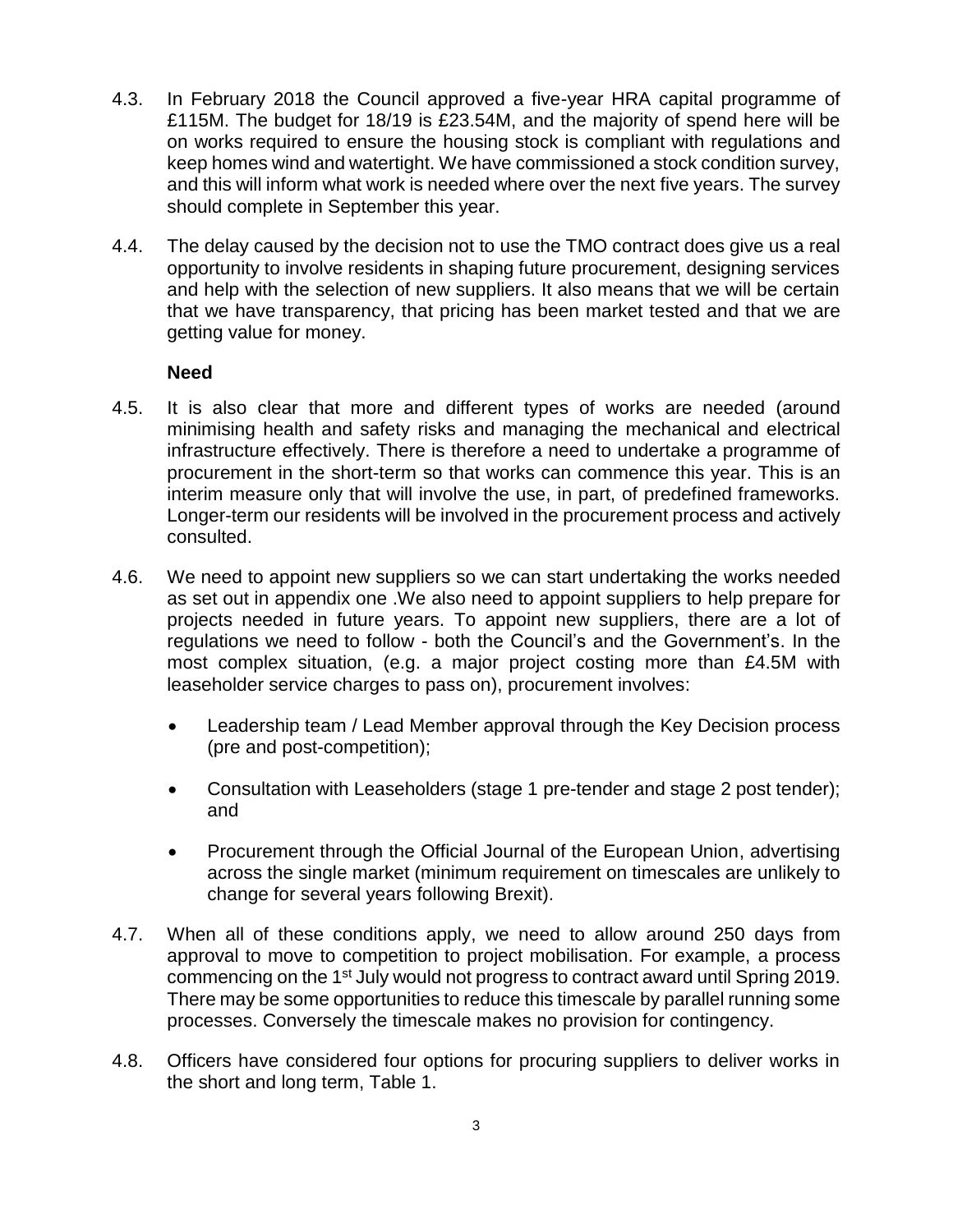| <b>Option</b>                                                                                                                                         | <b>Summary of considerations</b>                                                                                                                                                                                                                                                                                                                                                                                                                                                                                                  |
|-------------------------------------------------------------------------------------------------------------------------------------------------------|-----------------------------------------------------------------------------------------------------------------------------------------------------------------------------------------------------------------------------------------------------------------------------------------------------------------------------------------------------------------------------------------------------------------------------------------------------------------------------------------------------------------------------------|
| 1. Procure a new<br><b>Framework with</b><br>up to $5$<br>contractors in<br>each lot and mini-<br>competitions for<br>packages of work<br>(Long Term) | This option would provide competition for large packages of<br>work and enable the Council to ensure we can work with a<br>number of contractors. As these contracts are longer term<br>future works can be given to contractors who have<br>demonstrated the ability to deliver. The OJEU framework<br>would also avoid the need for repeated tendering processes.<br>Consultation with leaseholders would take place before<br>setting up the framework and before any works commence.                                          |
| 2. Tendering<br>individual work<br>packages (Short<br>and Long Term)                                                                                  | As with the Option 1, this would provide competition for<br>packages of work. However, it would greatly increase lead-in<br>times when compared to a framework; a full tendering<br>exercise and two-stage leaseholder consultation would be<br>required for each work package. This would take a minimum<br>of 250 days for each tender. Used in conjunction with a<br>framework, it would provide the opportunity to benchmark<br>framework performance and cost as well as being appropriate<br>for larger estate-based works. |
| 3. In-house delivery<br>(Repairs Direct)<br>(Short Term)                                                                                              | The Council's programme expands and contracts over time as<br>well as covering many different specialist technical areas. In<br>particular, the early part of the programme will prioritise health<br>and safety works. Specialisms vary greatly across work<br>packages, particularly with regards to the Mechanical and<br>Electrical programme and the Council would find it difficult to<br>attract the necessary engineering labour to maintain a viable<br>in house option for delivery.                                    |
| 4. Third-party<br>frameworks<br>(Short and Long<br>Term)                                                                                              | Other contracting authorities and government agencies<br>establish frameworks from time to time that can be accessed<br>by other Councils. These frameworks have not, however,<br>been subject to consultation with the Council's leaseholders<br>and there may be difficulty in recharging costs. However this<br>is expedient in terms of urgent work where there is limited<br>leaseholder recharges.                                                                                                                          |

Table 1: Summary of Options Appraisal

# **Three-pronged approach**

- 4.9. To appoint suppliers, we have adopted a three-pronged approach:
	- **1:** short-term letting contracts quickly to get priority works started
	- **2:** engagement with tenants and leaseholders
	- **3:** let long-term contracts, driven by residents' Procurement Panel
- 4.10. We are going to let urgent contracts so we can start work this year. We will use third-party frameworks (contracts set up by other public bodies) and some restricted tendering. Doing this allows us to follow regulations. Regrettably,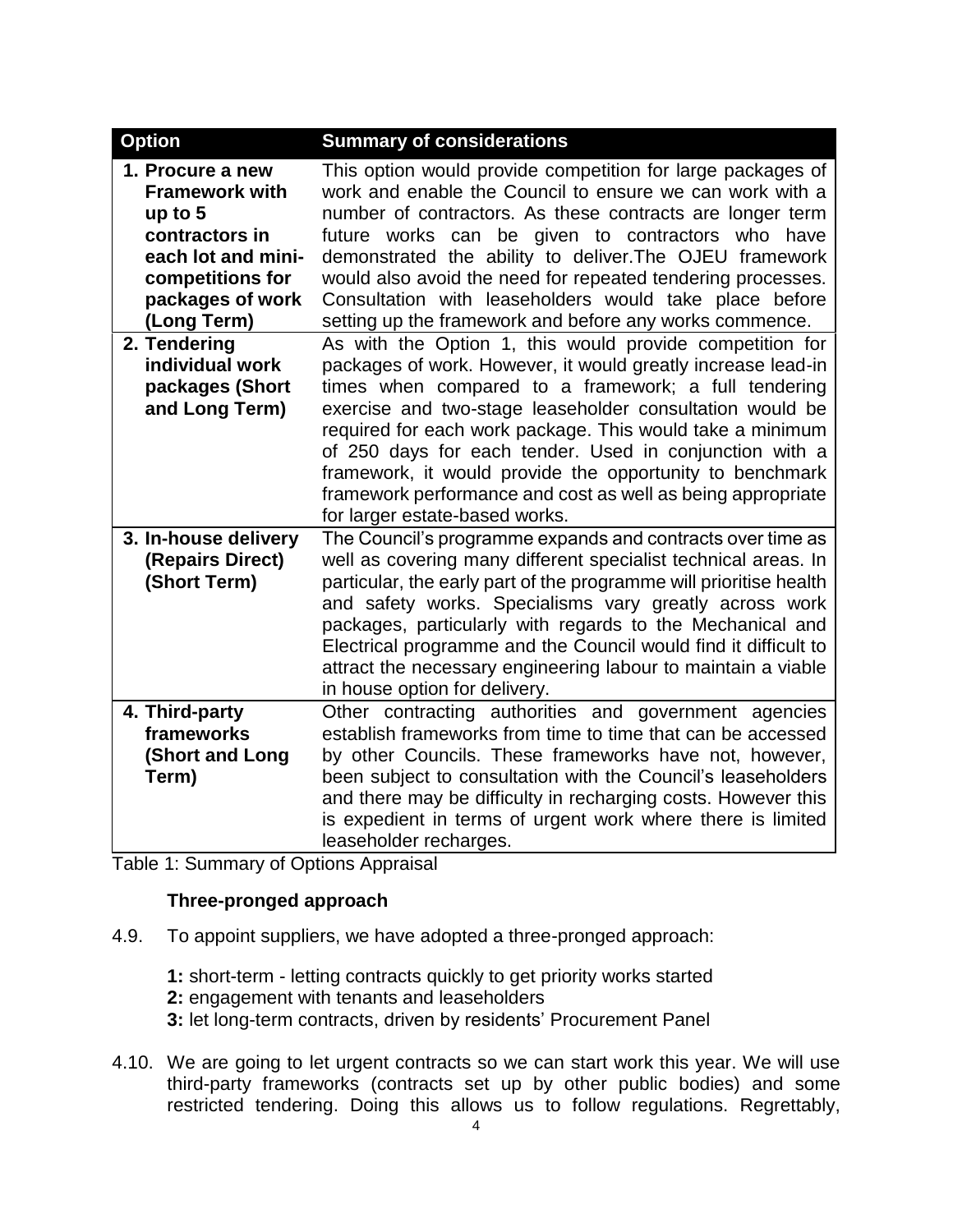resident involvement will be less than we would wish. We will only follow this approach because of urgency. We have already set up a Procurement group with some resident volunteers from the Tenants Consultative Committee (first meeting was held on 18<sup>th</sup> June 2018). We have scheduled a meeting with the Procurement Board for July and will discuss with residents where they want to get involved in the more urgent procurements.

- 4.11. Movuing forward we will be driven by engaging fully with tenants and leaseholders, so they are at the heart of choosing the firms that work on their homes. The residents on the Board want to consider and agree on a term of reference. We will send a full report on the consultation to the Leadership Team (likely to be in November 2018).As procurement becomes more planned we see resident involvement in the procurement options as the norm. At present though we have some urgent procurement which is reactionary to the situation.
- 4.12. In stage 3, with the assistance of the Procurement Board, we will advertise and appoint firms to do the works that are not immediately urgent.

# **5. OPTIONS AND ANALYSIS**

#### **Proposed Strategy**

- 5.1. The proposed procurement strategy is:
	- to procure several contracts for the capital programme 2018 to 2019 (and in some cases beyond) through third-party frameworks and restricted tendering, see Appendix 1. Where the matter is less urgent, officers will prepare an options paper setting out the proposed route to market and indicating, for each of the major works programmes, which route will provide the best value. To expedite matters, this report delegates to the Lead Member the authority to approve the proposed route to market and award of these contracts; Residents
	- to engage with tenants and leaseholders regarding the preferred procurement vehicle(s) and methods of engagement for the delivery of the full five-year programme, to identify a core or residents and leaseholders to engage in the procurement process, including input into specification, evaluation and mobilisation; and
	- to report the results of the initial consultation with tenants and leaseholders to the Leadership Team with officers' recommendations for the long-term procurement of the capital programme.
- 5.2. It is recommended that approval of this report by Leadership Team delegates authority set out in Appendix 1 to the Lead Member and Director of Housing Management.
- 5.3. As part of the preparations for this report we consulted with the Council's Corporate Procurement and Commercial Manager who commented as follows: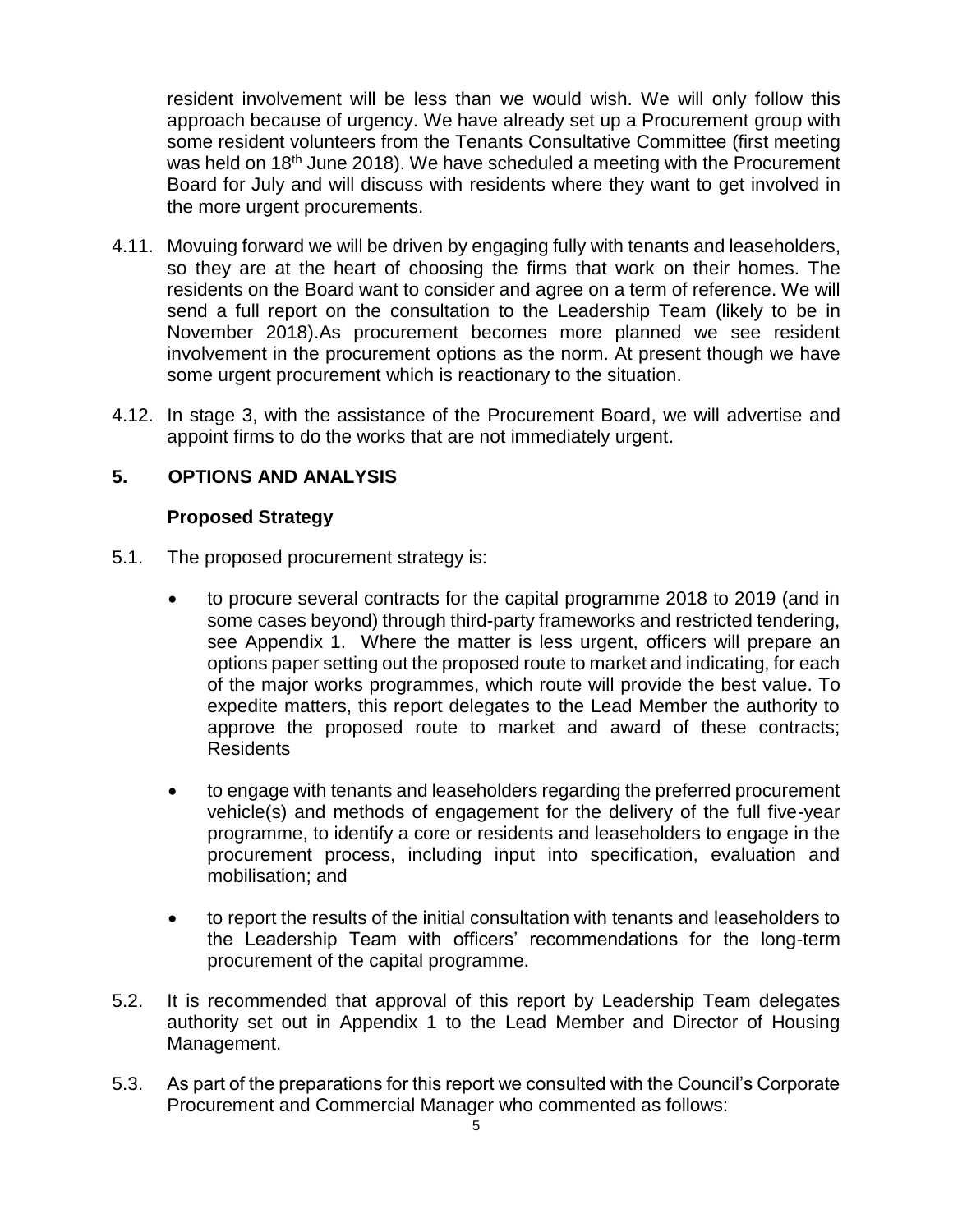"The Corporate Procurement and Commercial Manager concurs with the conclusions and recommendations of this report. The flexibility to utilise the whole range of permissible routes to market will be essential. Where time permits, premarket engagement will help determine the most appropriate approach as well as the formulation of requirements. It will be important that the parameters of residents' involvement in procurement decisions are clearly defined and understood in order to avoid any misunderstandings and the risk of transgressing the Public Contract Regulations 2015".

# **6. CONSULTATION AND COMMUNITY ENGAGEMENT**

- 6.1. Residents and leaseholders will be placed at the centre of procurement as far as is possible given statutory requirements. The process and approach will be agreed with residents and the Lead Member. This resident consultation will be an ongoing activity for the Council, the first main task for the procurement group is the replacement to the ex TMO Framework. A report on the preferences of tenants and leaseholders will be provided to the Leadership Team hopefully by November, and a long-term procurement strategy proposed, taking account of tenants and leaseholders views. The first meeting with residents who expressed an interest in being involved took place on 18<sup>th</sup> June. Residents were presented with possible engagement structures, invited to volunteer for activities and officers set out some early thinking on possible approaches to procurement.
- 6.2. Internally officers across Housing and the wider Council have had the opportunity to comment on drafts of this report and, as the strategy is developed, their involvement and wise contributions shall be sought.

# **7. HUMAN RESOURCES AND EQUALITIES IMPLICATIONS**

7.1. There are no human resources or equities implications.

# **8. CONTRIBUTION FROM LEGAL**

8.1. Contracts awarded by the Council must comply with the Council's Contract Regulations. The Regulations require that decisions to award high-value contracts are taken by the Lead Member. There is no requirement for full Cabinet to take those decisions. The award of each contract over the EU threshold is a Key Decision. The award of contracts by Repairs Direct is a separate decision of Repairs Direct Limited itself rather than the Council since Repairs Direct is a separate company (albeit wholly owned by the Council). The Council has a contract with Repairs Direct for it to provide services and any need to re-procure services provided by Repairs Direct will be a matter for Repairs Direct.

# **9. FINANCIAL, PROPERTY AND ANY OTHER RESOURCES IMPLICATIONS**

9.1. The budget provision for the HRA Capital Programme was set out in the HRA Business Plan which was agreed by the Leadership Team in February 2018. The proposals in this report set out the procurement arrangements for various schemes which will need to be funded from this provision.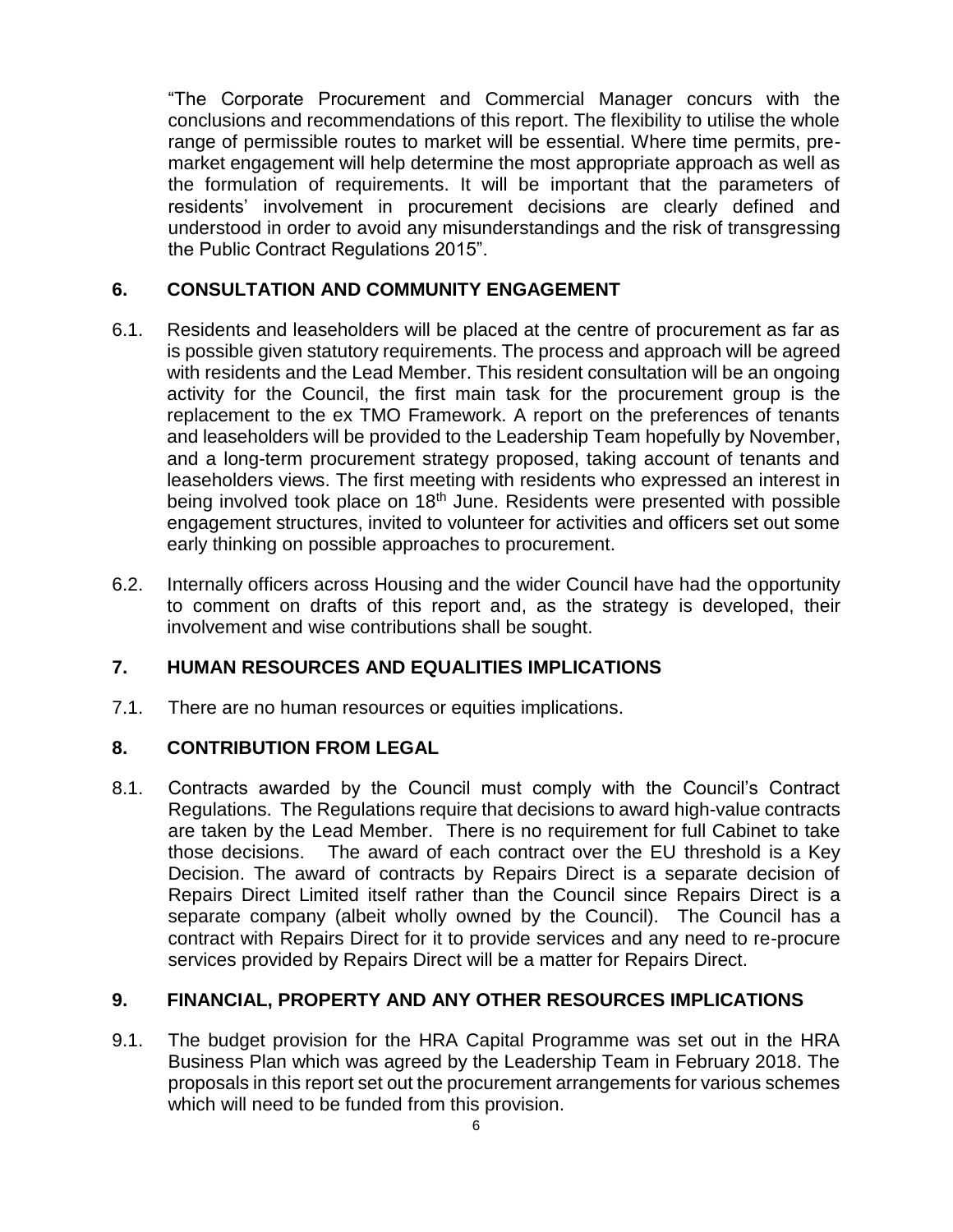# **10. COMMUNICATION TEAM**

10.1. Communications reviewed this report and had no comments.

Robyn Fairman, Executive Director for Grenfell

Local Government Act 1972 (as amended) – Background papers used in the preparation of this report

None.

Contact officer(s): Doug Goldring, Director of Housing Management

# **Formal clearance requirements for all key decision reports**

| Cleared by Finance (officer's initials)                     | <b>SM</b> |
|-------------------------------------------------------------|-----------|
| Cleared by Director of Legal Services (officer's initials)  | AH        |
| Cleared by Communications & Community Engagement (officer's | NT.       |

initials)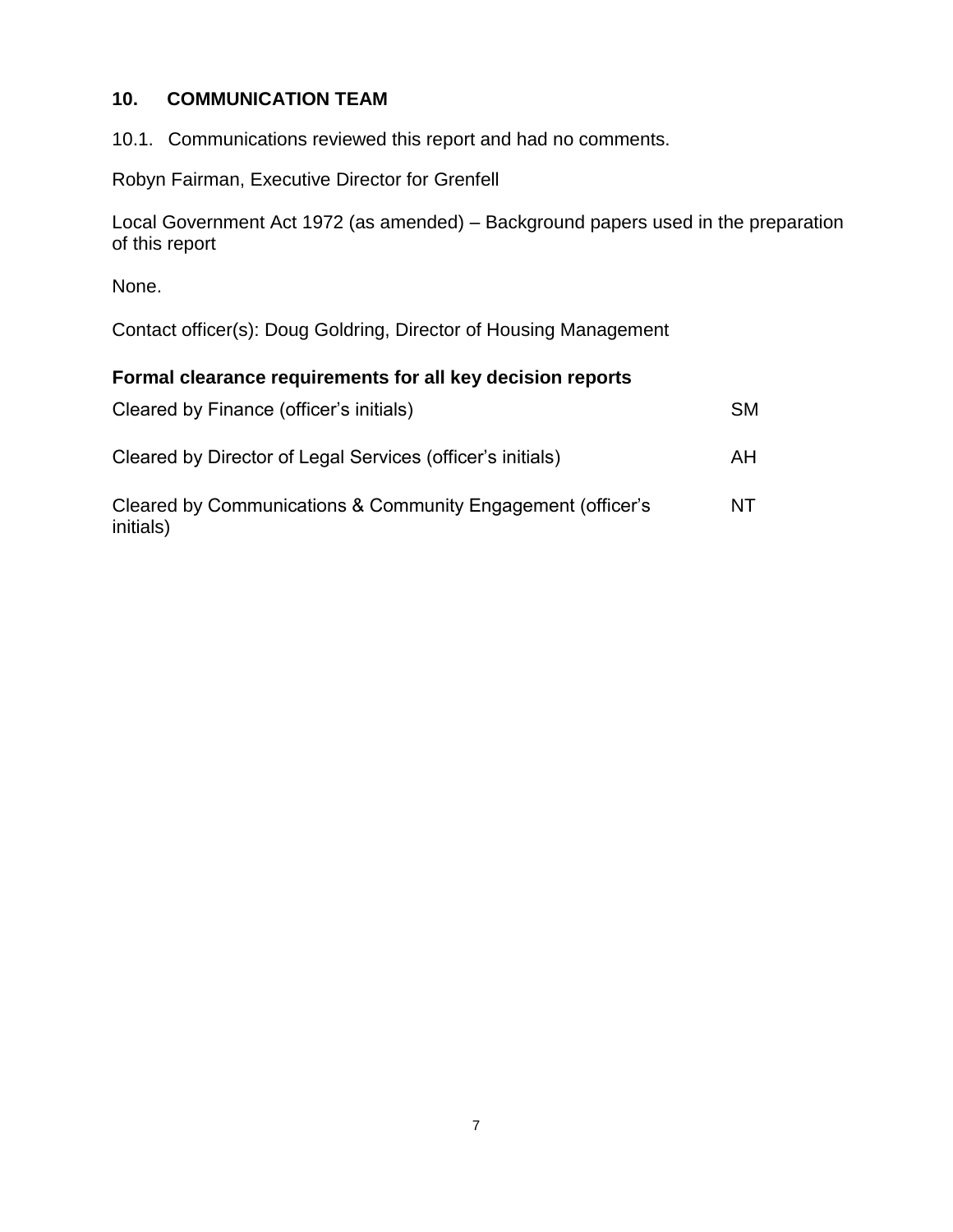# **Appendix one**

# **Awarding contracts for 2018 – 2019**

Proposed actions associated with urgent procurements are set out in Table 2.

| <b>Description</b>                                                           | <b>Urgency</b> | <b>Current situation</b>                                  | <b>Proposed action</b>                                                                                                                                                                                                                                                                                                                                                                                                                                                                                                     |
|------------------------------------------------------------------------------|----------------|-----------------------------------------------------------|----------------------------------------------------------------------------------------------------------------------------------------------------------------------------------------------------------------------------------------------------------------------------------------------------------------------------------------------------------------------------------------------------------------------------------------------------------------------------------------------------------------------------|
| <b>Replacement of non-compliant</b><br>fire doors.                           | High           | Award approved<br>by the Leadership<br>Team               | Awaiting clearance of due diligence.                                                                                                                                                                                                                                                                                                                                                                                                                                                                                       |
| <b>Fire Door Consultancy</b><br>(Principle Designer, Clerk of<br>works etc.) | High           | The route to the<br>market being<br>determined            | A call off from a framework or a competition<br>outside a framework. This item is covered by<br>Director of Housing Management's delegated<br>authority (each requirement is a separate<br>contract). However, for completeness agreement<br>of Leadership Team sought to proceed to<br>competition or the use of a framework and confirm<br>delegation of authority to award to Director of<br>Housing Management.                                                                                                        |
| <b>Fire Door Testing</b>                                                     | High           | Market testing<br>undertaken,<br>providers<br>approached. | This has been subjected to market testing;<br>constraint is the availability of facilities for carrying<br>out testing. Approval is probably covered by<br>Director of Housing Management's Delegated<br>authority. For completeness Leadership Team<br>asked to delegate award of a contract to Director<br>of Housing Management. This sum now reflects<br>the requirement to test all door styles on both<br>sides; this is a more comprehensive regime that<br>envisaged in the June report to the Leadership<br>Team. |
| <b>Fire Risk Assessment</b><br><b>Remediation Works</b>                      | High           | No compliant<br>facility*                                 | Let a call off contract possibly through a framework<br>or following direct competition subject to<br>Leaseholder consideration. Leadership Team                                                                                                                                                                                                                                                                                                                                                                           |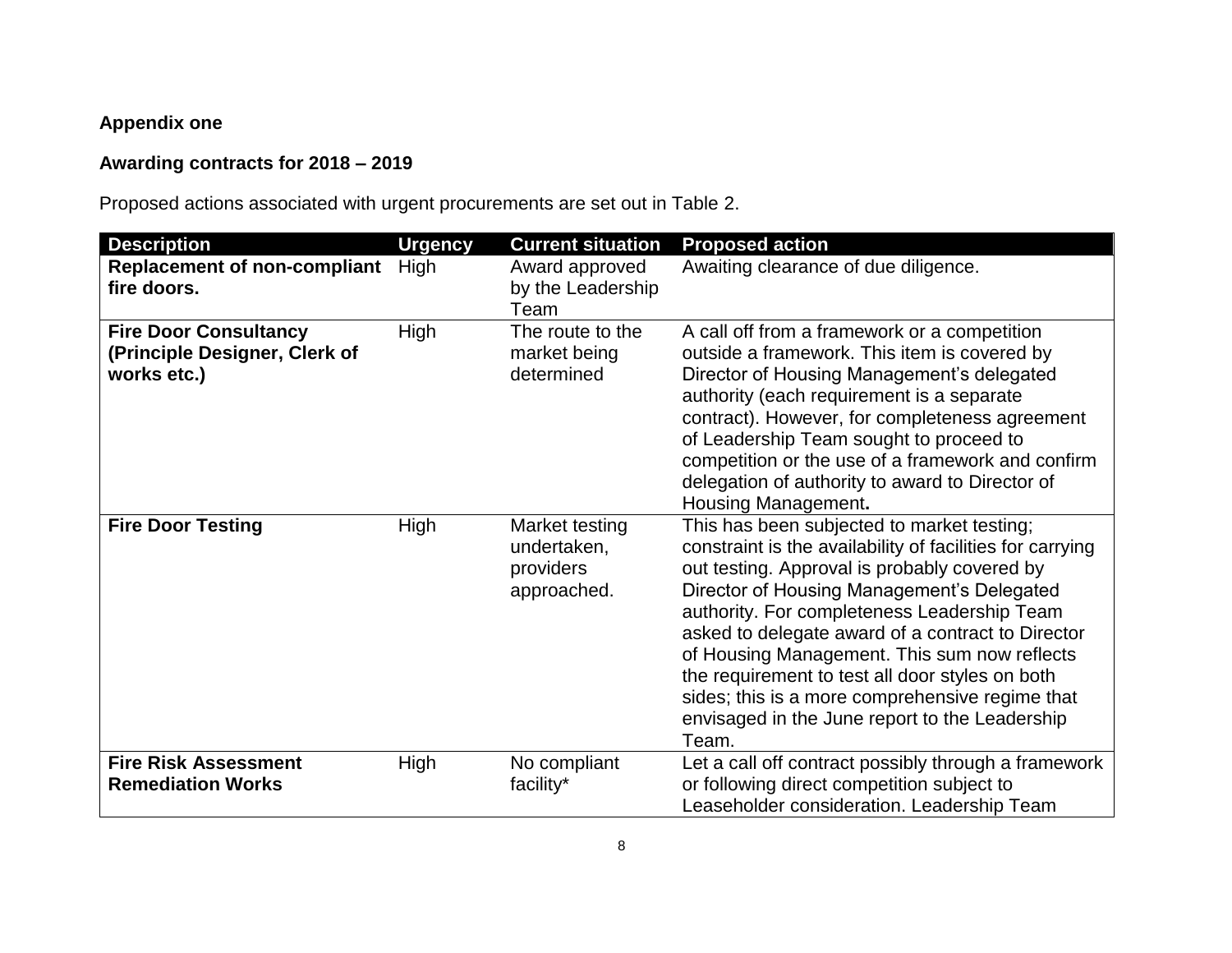| <b>Description</b>                  | <b>Urgency</b> | <b>Current situation</b> | <b>Proposed action</b>                                                                             |
|-------------------------------------|----------------|--------------------------|----------------------------------------------------------------------------------------------------|
|                                     |                |                          | asked to delegate approval of competition / call off                                               |
|                                     |                |                          | and award to Lead Member and Director of                                                           |
|                                     |                |                          | Housing Management.                                                                                |
| Asbestos surveys where              | High           | No compliant             | Create a call off contract following a restricted                                                  |
| required                            |                | facility*                | tender. Approval is probably covered by Director of                                                |
|                                     |                |                          | Housing Management's Delegated authority. For                                                      |
|                                     |                |                          | completeness Leadership Team asked to delegate                                                     |
|                                     |                |                          | award of a contract to Director of Housing                                                         |
|                                     |                |                          | Management.                                                                                        |
| Asbestos removal across all         | High           | No compliant             | Create a call off contract following a restricted                                                  |
| properties                          |                | facility*                | tender. Leadership Team asked to delegate                                                          |
|                                     |                |                          | approval of competition / call off and award to Lead                                               |
|                                     |                |                          | Member and Director of Housing Management.                                                         |
| <b>Construction consultancy</b>     | High           | No compliant             | Our preference is to build up capacity in-house to                                                 |
| (e.g. project management,           |                | facility*                | manage works projects. Inevitably there will be a                                                  |
| clerk of works, employers           |                |                          | need to deal with peaks of demand, urgency and<br>highly specialised projects. This is designed to |
| agent)                              |                |                          | provide the capacity to respond to those needs. A                                                  |
|                                     |                |                          | call-off contract will be let through a framework,                                                 |
|                                     |                |                          | following mini-competition or by selecting highest                                                 |
|                                     |                |                          | scoring supplier. Leadership Team asked to                                                         |
|                                     |                |                          | delegate approval of competition / call off and                                                    |
|                                     |                |                          | award to Lead Member and Director of Housing                                                       |
|                                     |                |                          | Management.                                                                                        |
| <b>M&amp;E survey of sites with</b> | High           | No compliant             | Let a call off contract through a framework either                                                 |
| complex M&E                         |                | facility*                | direct call off or mini-competition. Leadership                                                    |
|                                     |                |                          | Team asked to delegate approval of competition /                                                   |
|                                     |                |                          | call off and award to Lead Member and Director of                                                  |
|                                     |                |                          | Housing Management.                                                                                |
| <b>Gas consultancy</b>              | Medium         | Contract coming          | Requires a re-procurement. Leadership Team                                                         |
|                                     |                | to end                   | authority to move to competition and to delegate                                                   |
|                                     |                |                          |                                                                                                    |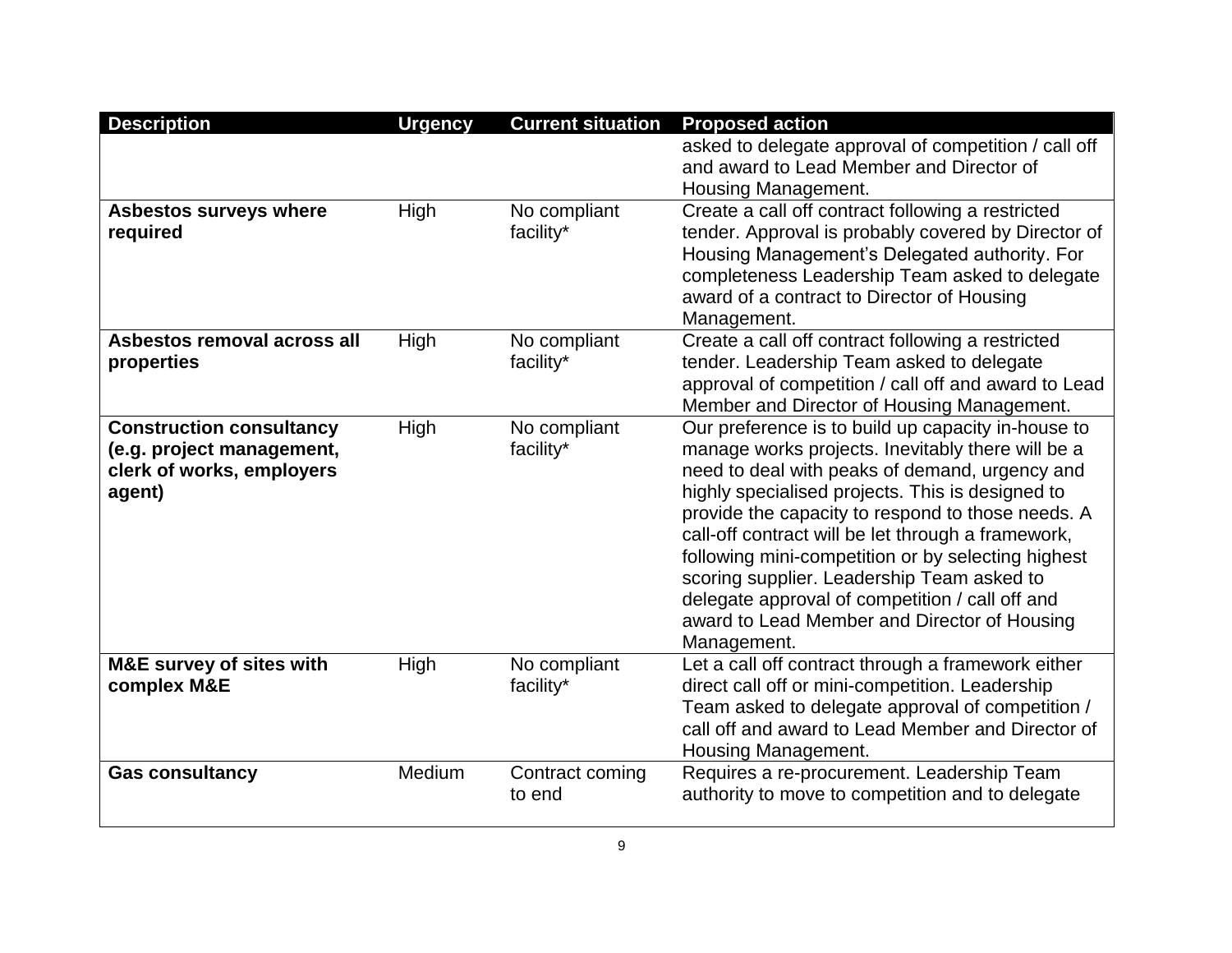| <b>Description</b>                                            | <b>Urgency</b> | <b>Current situation</b>                                                                                                                                                                                                       | <b>Proposed action</b>                                                                                                                                                                                                                                                               |
|---------------------------------------------------------------|----------------|--------------------------------------------------------------------------------------------------------------------------------------------------------------------------------------------------------------------------------|--------------------------------------------------------------------------------------------------------------------------------------------------------------------------------------------------------------------------------------------------------------------------------------|
|                                                               |                |                                                                                                                                                                                                                                | authority to Lead Member and Director of Housing                                                                                                                                                                                                                                     |
|                                                               |                |                                                                                                                                                                                                                                | Management to approve the award of Contract.                                                                                                                                                                                                                                         |
| <b>AOV vents</b>                                              | High           | No compliant<br>facility*                                                                                                                                                                                                      | Let a call off contract through a framework or<br>following a competition. Leadership Team asked to<br>delegate approval of competition / call off and<br>award to Lead Member and Director of Housing<br>Management.                                                                |
| <b>Repairs Direct extend</b><br>contracts with subcontractors | <b>High</b>    | <b>Repairs Direct</b><br>previously<br>asserted the<br>company was not<br>covered by PCR<br>2015. There is<br>now no doubt that<br>they are a<br>Contracting<br>Authority and<br>need new internal<br>Contract<br>Regulations. | Extend existing contracts on terms to be<br>negotiated. Leadership Team asked to delegate<br>approval of competition / call off and award to Lead<br>Member and Director of Housing Management.                                                                                      |
| <b>Repairs Direct re-procurement</b><br>of the vehicle fleet  | Medium         | <b>Repairs Direct</b><br>previously<br>asserted the<br>company was not<br>covered by PCR<br>2015. There is<br>now no doubt that<br>they are a<br>Contracting<br>Authority and<br>need new internal                             | Award a contract or extension. It may be possible<br>to use the Council's framework or the Crown<br><b>Commercial Services Framework. Leadership</b><br>Team asked to delegate approval of competition /<br>call off and award to Lead Member and Director of<br>Housing Management. |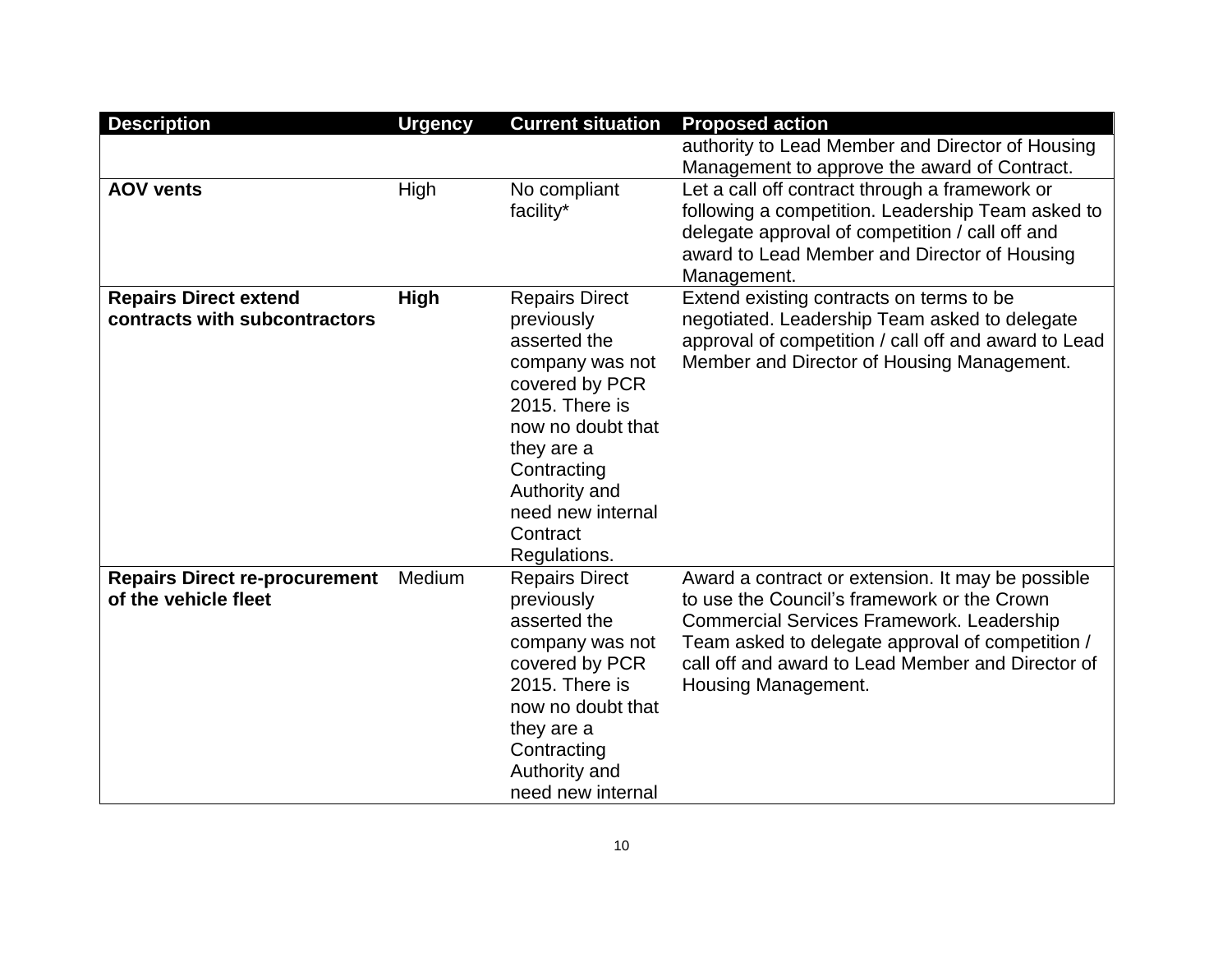| <b>Description</b>                    | <b>Urgency</b> | <b>Current situation</b>     | <b>Proposed action</b>                              |
|---------------------------------------|----------------|------------------------------|-----------------------------------------------------|
|                                       |                | Contract                     |                                                     |
|                                       |                | Regulations.                 |                                                     |
| <b>Repairs Direct re-procure</b>      | <b>Medium</b>  | <b>Repairs Direct</b>        | Let a number of sub-contracts to provide additional |
| contracts with Sub-                   |                | previously                   | capacity to Repairs Direct to cope with peaks or    |
| contractors                           |                | asserted the                 | specialist needs. Award a contract or extension.    |
|                                       |                | company was not              | Leadership Team asked to delegate approval of       |
|                                       |                | covered by PCR               | competition / call off and award to Lead Member     |
|                                       |                | 2015. There is               | and Director of Housing Management.                 |
|                                       |                | now no doubt that            |                                                     |
|                                       |                | they are a                   |                                                     |
|                                       |                | Contracting                  |                                                     |
|                                       |                | Authority and                |                                                     |
|                                       |                | need new internal            |                                                     |
|                                       |                | Contract                     |                                                     |
| <b>Roof Replacement and</b>           | High           | Regulations.<br>No compliant | A competition to be carried out to appoint new      |
| associated works, 37 Holland          |                | facility*                    | contractors. Depending upon leaseholder issues      |
| <b>Road, Cecil Court Beaufort</b>     |                |                              | we may use a framework. Leadership Team asked       |
| House.                                |                |                              | to delegate approval of competition / call off and  |
|                                       |                |                              | award to Lead Member and Director of Housing        |
|                                       |                |                              | Management.                                         |
| <b>Structural works and</b>           | High           | No compliant                 | A competition to be carried out to appoint new      |
| boundary wall. 18 Pembridge,          |                | facility*                    | contractors. Depending upon leaseholder issues      |
| 155 Notting Hill, St. Mark's          |                |                              | we may use a framework. Leadership Team asked       |
| Grove, Moravian Place, Tor            |                |                              | to delegate approval of competition / call off and  |
| Court 123-125 Holland Road,           |                |                              | award to Lead Member and Director of Housing        |
| Rear of 62 Elm Park Gardens.          |                |                              | Management.                                         |
| Programme works. Multiple             | Medium         | No compliant                 | A competition to be carried out to appoint new      |
| <b>Units, Mulberry Close, Holland</b> |                | facility*                    | contractors. Depending upon leaseholder issues      |
| Road Part 2, 113 Holland              |                |                              | we may use a framework. Leadership Team asked       |
| Road, 15 Stratford.                   |                |                              | to delegate approval of competition / call off and  |